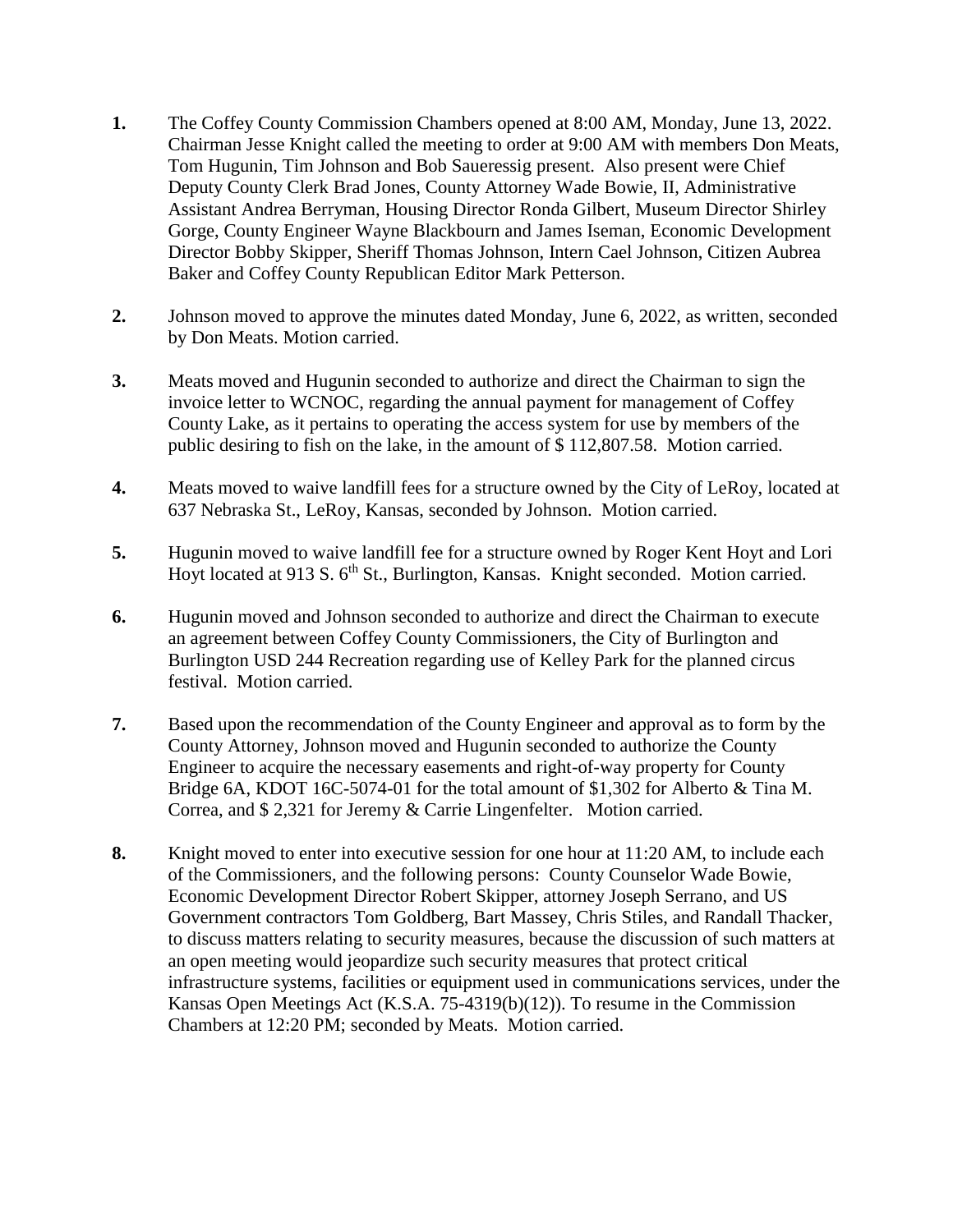- **9.** Upon return to open session at 12:20 PM, Johnson moved and Meats seconded to continue the previous executive session for 20 minutes, beginning at 12:25 PM, to discuss matters relating security measures, with the same subject of discussion and same parties present, under the Kansas Open Meetings Act (K.S.A. 75-4319(b)(12)), to resume in the Commission Chambers at 12:45 PM. Motion carried.
- **10.** The Board resumed regular session at 12:45 PM.
- **11.** Meats moved and Hugunin seconded, on the recommendation of Economic Development Director Robert Skipper, and approved as to form by County Counselor Wade Bowie, to authorize and direct the Chairman to execute an agreement between the Coffey County Commission, Lyon County State Bank, Kristen & Doug Hughes, and Victory Excavating, for construction work at 405 Neosho St., Burlington, for the sum of \$72,896.19, as part of the MarieBelle Cakes, LLC, RLF project. Motion passed.
- **12.** Hugunin moved, and Johnson seconded, based on the recommendation of the County Attorney, including approval to form by the County Attorney, to authorize and direct the Chairman to sign the proposal to conduct an asbestos inspection (to include an asbestos survey and an ACM report) for environmental services by Blackstone Environmental, Inc., for asbestos inspection for the property located at 600 Neosho Street, Burlington, Kansas, in the amount of \$4,100, due to the demolition of said property, with the funds to be paid from Community Improvement. Motion carried.
- **13.** Meats moved to enter into Executive Session for 10 minutes, beginning at 1:20 PM, to review applicant No. 5, for the Road and Bridge Superintendent position under the Kansas Open Meetings Act (K.S.A. 75-4319(b)(2)), to resume in the Commission Chambers at 1:30 PM; seconded by Johnson. Motion carried.
- **14.** The Board resumed regular session at 1:30 PM.
- **15.** The Board will question and sign warrants and vouchers for the month of June 2022 on Monday, June  $27<sup>th</sup>$ , 2022, following the meeting.
- **16.** The Board will question and sign warrants and vouchers for the month of July 2022 on Wednesday, July 27<sup>th</sup>, 2022, following the meeting.
- **17.** The Board will question and sign warrants and vouchers for the month of August 2022 on Monday, August  $29<sup>th</sup>$ , 2022, following the meeting.
- **18.** The Board will question and sign warrants and vouchers for the month of September 2022 on Wednesday, September 28<sup>th</sup>, 2022.
- **19.** The Board will question and sign warrants and vouchers for the month of October 2022 on Wednesday, October 26<sup>th</sup>, 2022.